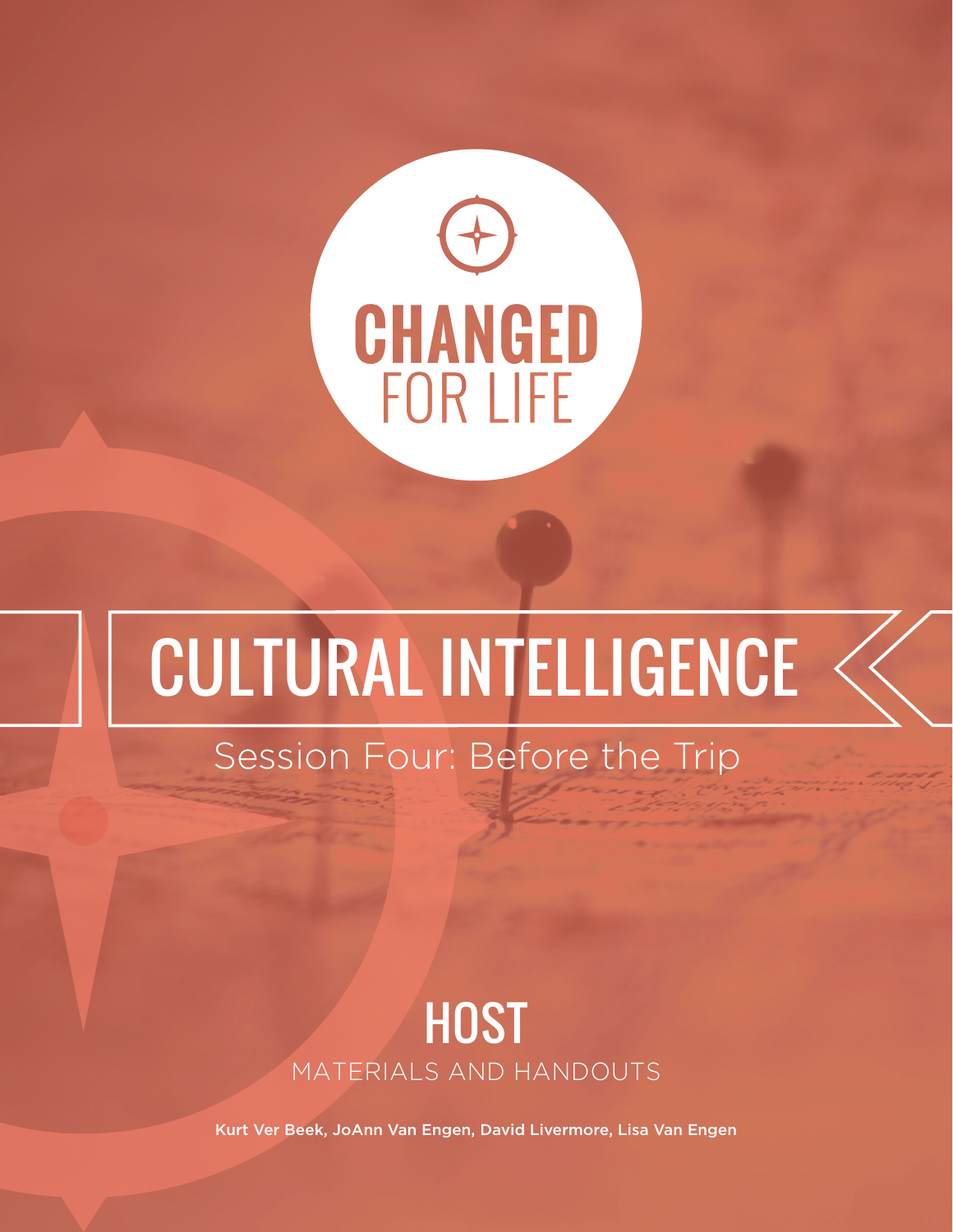## Session Four: Before the Trip

### Cultural Intelligence

#### **Goals**

- The host group will learn about the four dimensions of cultural intelligence.
- The host group will set goals for partnering with the STM team and prepare to receive the STM team.

#### **Prepare**

- Read through Session 4.
- Watch the Session 4 Video and determine if it is relevant to show to your community.
- Make copies of Session 4 Handouts.

#### **Materials**

- Handouts for Session 4 (paper or electronic)
- Video for Session 4 (optional)
- Computer or projector for watching videos (optional)
- Newsprint or white board and markers
- Pens and pencils
- Bible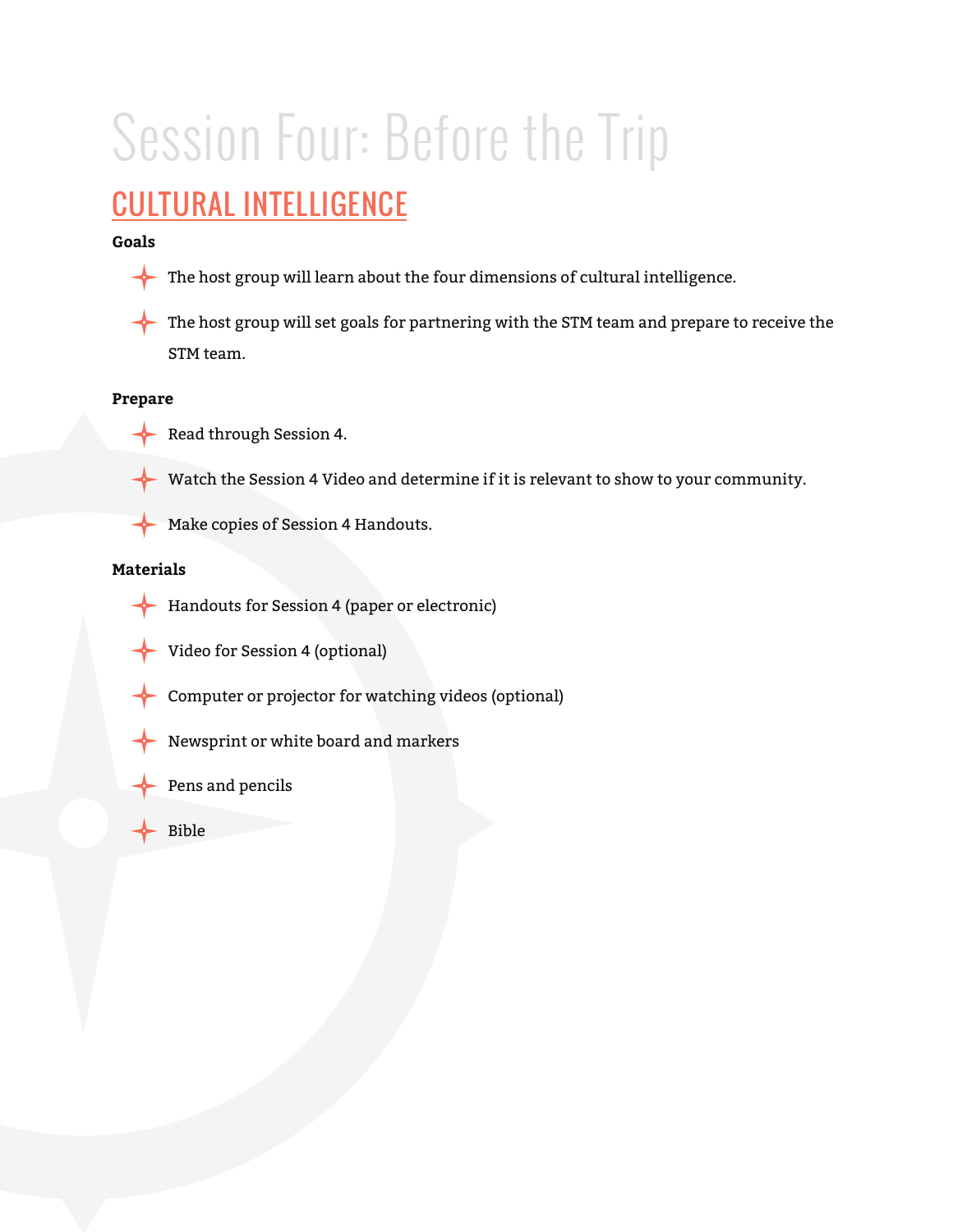#### **OPEN** Time: 10 minutes

Pray that you would be patient and understanding as the STM team adjusts to a new culture. Pray for relationships to grow now, during the trip, and long after.

### **EXPLORE**

Time: 25 minutes

Watch the Session 4 video about cultural intelligence (optional).

### **CONNECT**

Time: 15 minutes

Work through Handout 4.1 to prepare for the STM team's arrival. Anticipate questions the STM team might have when you go over trip details.

### **CLOSE**

Time: 10 minutes

Pray that your actions and words will reflect the respect you have for your STM team as people.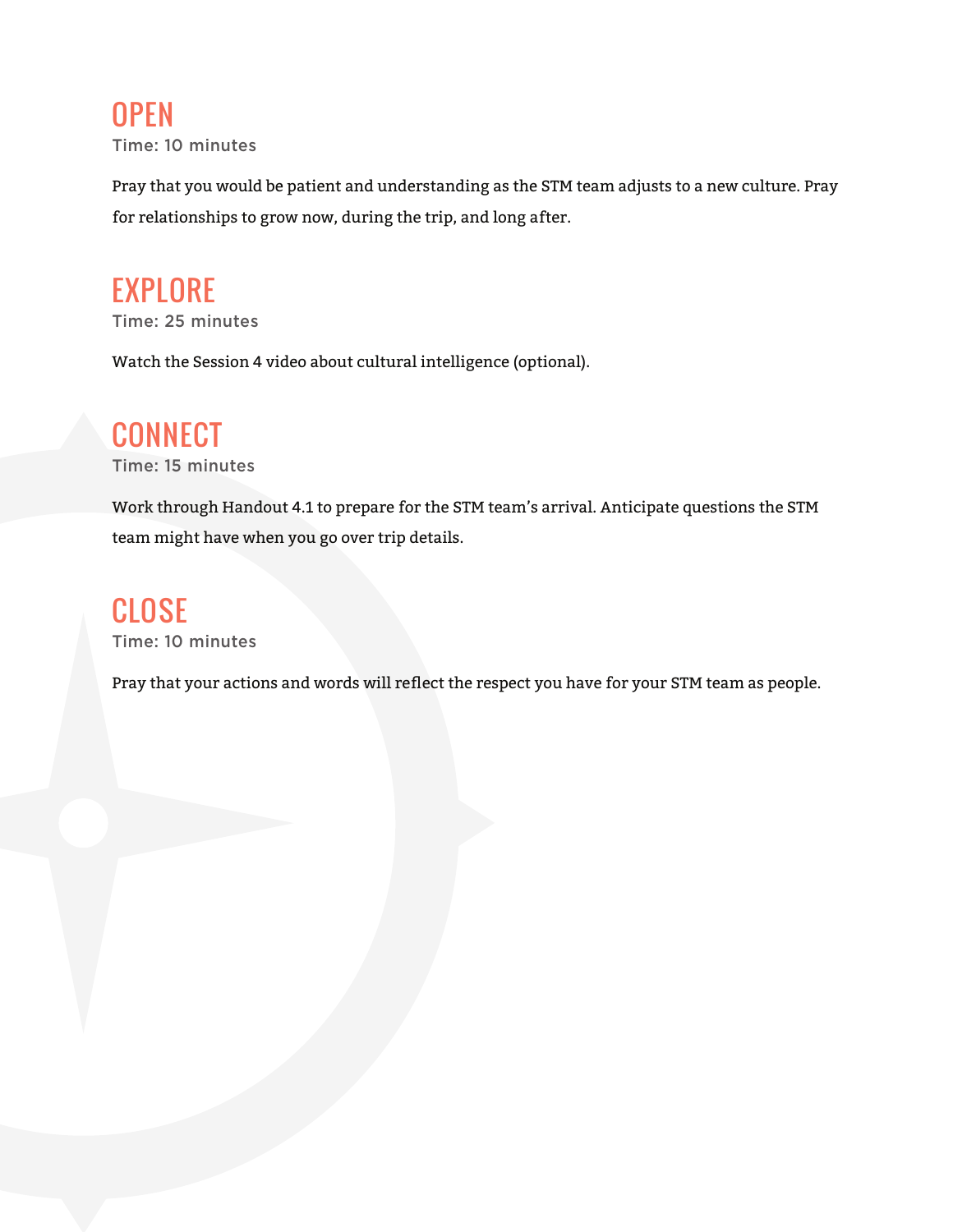### Handout Session 4.1

Preparation for the STM team

- 1. When will the STM team arrive?
- 2. When will the STM team depart?
- 3. What type of schedule would we like the STM team to keep?
- 4. Where will the STM team be housed?
- 5. What will the STM team do for meals? Who will cook the meals? What part of meals are we responsible for?
- 6. What transportation is needed for our STM team and who will arrange for it?
- 7. Who would we like the STM team to meet with while they are here?
- 8. What supplies do we need to prepare and have ready for the STM team's visit?
- 9. What supplies would be best for the STM team to bring? What would we prefer be purchased locally?
- 10. Do we need the STM team to send funds in advance for purchasing supplies and tools? If so, how much?
- 11. How will the STM team be able to exchange their money for local currency?